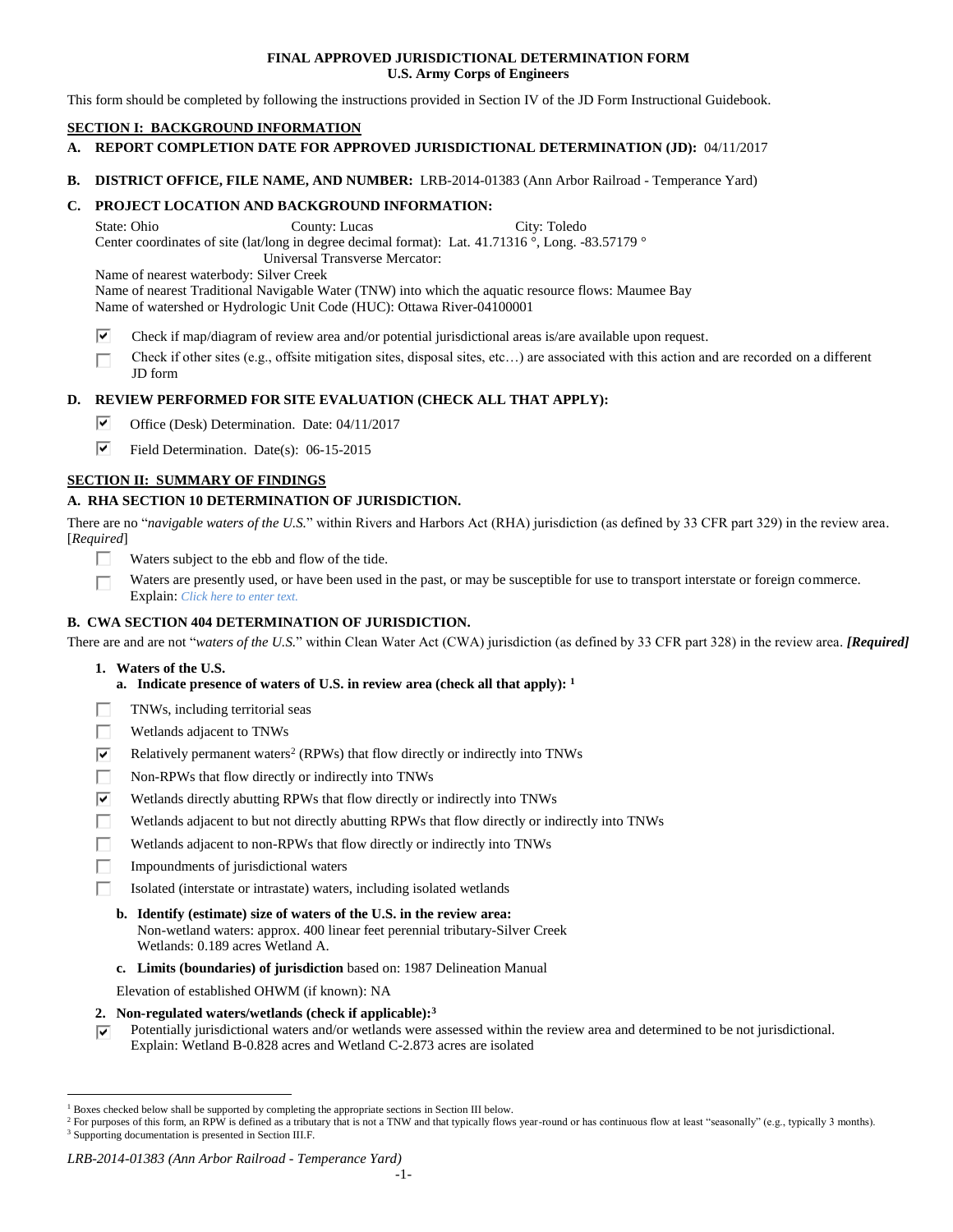## **SECTION III: CWA ANALYSIS**

## **A. TNWs AND WETLANDS ADJACENT TO TNWs**

**The agencies will assert jurisdiction over TNWs and wetlands adjacent to TNWs. If the aquatic resource is a TNW, complete Section III.A.1 and Section III.D.1. only; if the aquatic resource is a wetland adjacent to a TNW, complete Sections III.A.1 and 2 and Section III.D.1.; otherwise, see Section III.B below**.

- **1. TNW**  Identify TNW: *Click here to enter text.* Summarize rationale supporting determination: *Click here to enter text.*
- **2. Wetland adjacent to TNW** Summarize rationale supporting conclusion that wetland is "adjacent": *Click here to enter text.*

# **B. CHARACTERISTICS OF TRIBUTARY (THAT IS NOT A TNW) AND ITS ADJACENT WETLANDS (IF ANY):**

**This section summarizes information regarding characteristics of the tributary and its adjacent wetlands, if any, and it helps determine whether or not the standards for jurisdiction established under Rapanos have been met.** 

**The agencies will assert jurisdiction over non-navigable tributaries of TNWs where the tributaries are "relatively permanent waters" (RPWs), i.e. tributaries that typically flow year-round or have continuous flow at least seasonally (e.g., typically 3 months). A wetland that directly abuts an RPW is also jurisdictional. If the aquatic resource is not a TNW, but has year-round (perennial) flow, skip to Section III.D.2. If the aquatic resource is a wetland directly abutting a tributary with perennial flow, skip to Section III.D.4.**

**A wetland that is adjacent to but that does not directly abut an RPW requires a significant nexus evaluation. Corps districts and EPA regions will include in the record any available information that documents the existence of a significant nexus between a relatively permanent tributary that is not perennial (and its adjacent wetlands if any) and a traditional navigable water, even though a significant nexus finding is not required as a matter of law.**

**If the waterbody<sup>4</sup> is not an RPW, or a wetland directly abutting an RPW, a JD will require additional data to determine if the waterbody has a significant nexus with a TNW. If the tributary has adjacent wetlands, the significant nexus evaluation must consider the tributary in combination with all of its adjacent wetlands. This significant nexus evaluation that combines, for analytical purposes, the tributary and all of its adjacent wetlands is used whether the review area identified in the JD request is the tributary, or its adjacent wetlands, or both. If the JD covers a tributary with adjacent wetlands, complete Section III.B.1 for the tributary, Section III.B.2 for any onsite wetlands, and Section III.B.3 for all wetlands adjacent to that tributary, both onsite and offsite. The determination whether a significant nexus exists is determined in Section III.C below.**

**1. Characteristics of non-TNWs that flow directly or indirectly into TNW**

**(i) General Area Conditions:**

Watershed size: *# Choose an item.* Drainage area: *# Choose an item.*

Average annual rainfall: *#* inches Average annual snowfall: *#* inches

#### **(ii) Physical Characteristics:**

- (a) Relationship with TNW:
	- $\Box$  Tributary flows directly into TNW.

П. Tributary flows through *Choose an item.* tributaries before entering TNW.

Project waters are *Choose an item.* river miles from TNW. Project waters are *Choose an item.* river miles from RPW. Project waters are *Choose an item.* aerial (straight) miles from TNW. Project waters are *Choose an item.* aerial (straight) miles from RPW. Project waters cross or serve as state boundaries. Explain: *Click here to enter text.*

Identify flow route to TNW<sup>5</sup>: Click here to enter text. Tributary stream order, if known: *Click here to enter text.*

(b) General Tributary Characteristics (check all that apply):

**Tributary** is:  $\Box$  Natural

- Artificial (man-made). Explain: *Click here to enter text.*
- Manipulated (man-altered). Explain: *Click here to enter text.*

*LRB-2014-01383 (Ann Arbor Railroad - Temperance Yard)*

 $\overline{a}$  $4$  Note that the Instructional Guidebook contains additional information regarding swales, ditches, washes, and erosional features generally and in the arid West. <sup>5</sup> Flow route can be described by identifying, e.g., tributary a, which flows through the review area, to flow into tributary b, which then flows into TNW.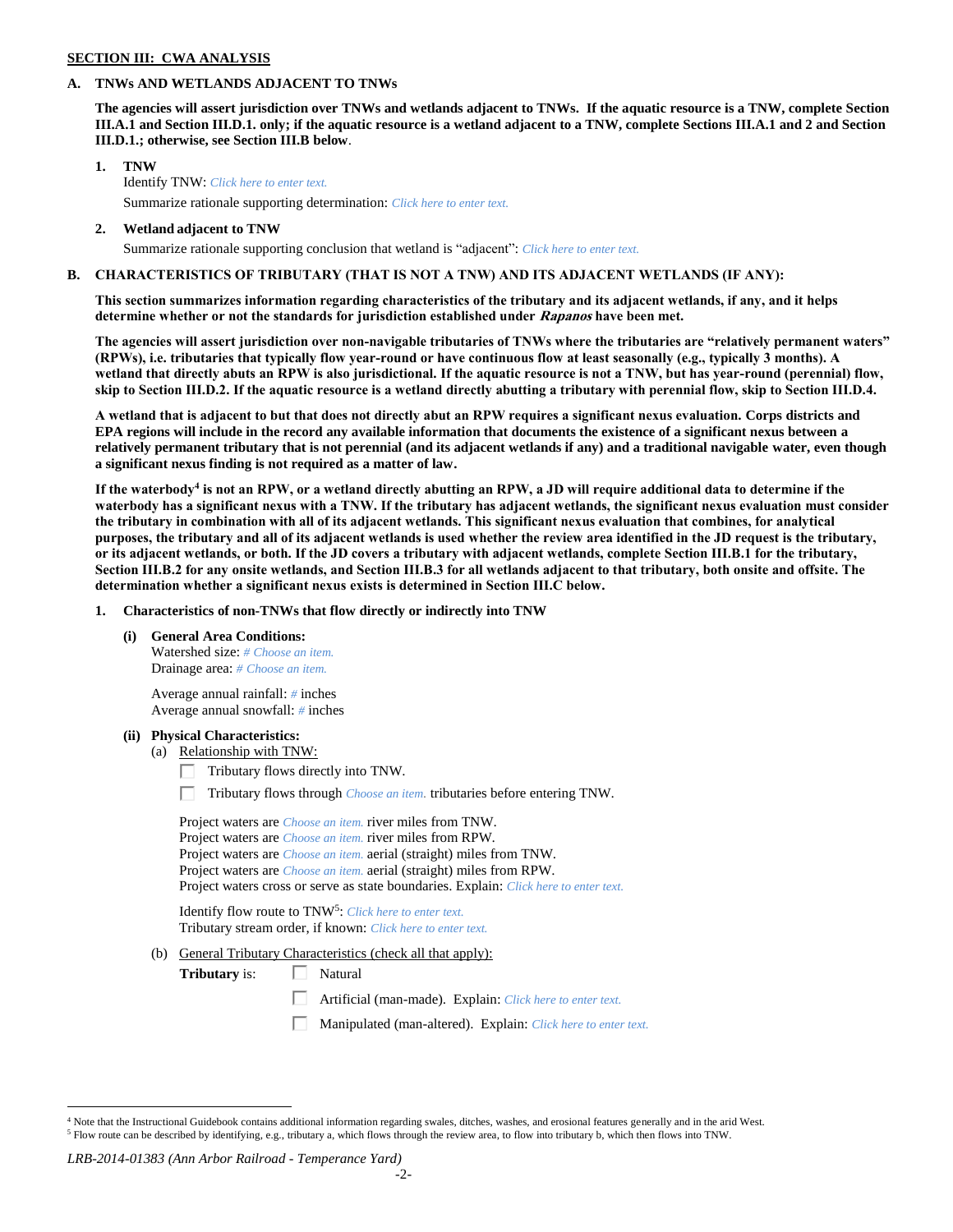|                                                                                                                                                                                                       | Tributary properties with respect to top of bank (estimate):<br>Average width: # feet<br>Average depth: $#$ feet<br>Average side slopes: Choose an item. |                                                                                                                                                                                                                                                                                                                                                                                                                                                                                                                                                                                                                                                                                                                  |  |  |  |
|-------------------------------------------------------------------------------------------------------------------------------------------------------------------------------------------------------|----------------------------------------------------------------------------------------------------------------------------------------------------------|------------------------------------------------------------------------------------------------------------------------------------------------------------------------------------------------------------------------------------------------------------------------------------------------------------------------------------------------------------------------------------------------------------------------------------------------------------------------------------------------------------------------------------------------------------------------------------------------------------------------------------------------------------------------------------------------------------------|--|--|--|
|                                                                                                                                                                                                       |                                                                                                                                                          | Primary tributary substrate composition (check all that apply):<br>Silts<br>Sands<br>Concrete<br>Cobbles<br>Gravel<br>Muck                                                                                                                                                                                                                                                                                                                                                                                                                                                                                                                                                                                       |  |  |  |
|                                                                                                                                                                                                       |                                                                                                                                                          | Bedrock<br>ш<br>Vegetation. Type/% cover: Click here to enter text.<br>Other. Explain: Click here to enter text.                                                                                                                                                                                                                                                                                                                                                                                                                                                                                                                                                                                                 |  |  |  |
|                                                                                                                                                                                                       | (c)                                                                                                                                                      | Tributary condition/stability [e.g., highly eroding, sloughing banks]. Explain: Click here to enter text.<br>Presence of run/riffle/pool complexes. Explain: Click here to enter text.<br>Tributary geometry: Choose an item.<br>Tributary gradient (approximate average slope): #%<br>Flow:<br>Tributary provides for: Choose an item.                                                                                                                                                                                                                                                                                                                                                                          |  |  |  |
| Estimate average number of flow events in review area/year: Choose an item.<br>Describe flow regime: Click here to enter text.<br>Other information on duration and volume: Click here to enter text. |                                                                                                                                                          |                                                                                                                                                                                                                                                                                                                                                                                                                                                                                                                                                                                                                                                                                                                  |  |  |  |
|                                                                                                                                                                                                       | <b>Surface flow is:</b> <i>Choose an item.</i> <b>Characteristics:</b> <i>Click here to enter text.</i>                                                  |                                                                                                                                                                                                                                                                                                                                                                                                                                                                                                                                                                                                                                                                                                                  |  |  |  |
| Subsurface flow: Choose an item. Explain findings: Click here to enter text.<br>Dye (or other) test performed: Click here to enter text.                                                              |                                                                                                                                                          |                                                                                                                                                                                                                                                                                                                                                                                                                                                                                                                                                                                                                                                                                                                  |  |  |  |
|                                                                                                                                                                                                       |                                                                                                                                                          | Tributary has (check all that apply):<br>Bed and banks<br>OHWM <sup>6</sup> (check all indicators that apply):<br>clear, natural line impressed on the bank [<br>the presence of litter and debris<br>changes in the character of soil<br>destruction of terrestrial vegetation<br>the presence of wrack line<br>shelving<br>vegetation matted down, bent, or absent<br>sediment sorting<br>leaf litter disturbed or washed away<br>scour<br>sediment deposition<br>multiple observed or predicted flow events<br>water staining<br>abrupt change in plant community Click here to enter text.<br>other (list): Click here to enter text.<br>Discontinuous OHWM. <sup>7</sup> Explain: Click here to enter text. |  |  |  |
|                                                                                                                                                                                                       |                                                                                                                                                          | If factors other than the OHWM were used to determine lateral extent of CWA jurisdiction (check all that apply):<br>High Tide Line indicated by:<br>Mean High Water Mark indicated by:<br>oil or scum line along shore objects<br>survey to available datum;<br>fine shell or debris deposits (foreshore)<br>physical markings;<br>physical markings/characteristics<br>vegetation lines/changes in vegetation types.<br>tidal gauges<br>other (list): Click here to enter text.                                                                                                                                                                                                                                 |  |  |  |
|                                                                                                                                                                                                       |                                                                                                                                                          | (iii) Chemical Characteristics:<br>Characterize tributary (e.g., water color is clear, discolored, oily film; water quality; general watershed characteristics, etc.).                                                                                                                                                                                                                                                                                                                                                                                                                                                                                                                                           |  |  |  |

## Explain: *Click here to enter text.*

Identify specific pollutants, if known: *Click here to enter text.*

 $\overline{a}$ 

<sup>6</sup>A natural or man-made discontinuity in the OHWM does not necessarily sever jurisdiction (e.g., where the stream temporarily flows underground, or where the OHWM has been removed by development or agricultural practices). Where there is a break in the OHWM that is unrelated to the waterbody's flow regime (e.g., flow over a rock outcrop or through a culvert), the agencies will look for indicators of flow above and below the break. 7 Ibid.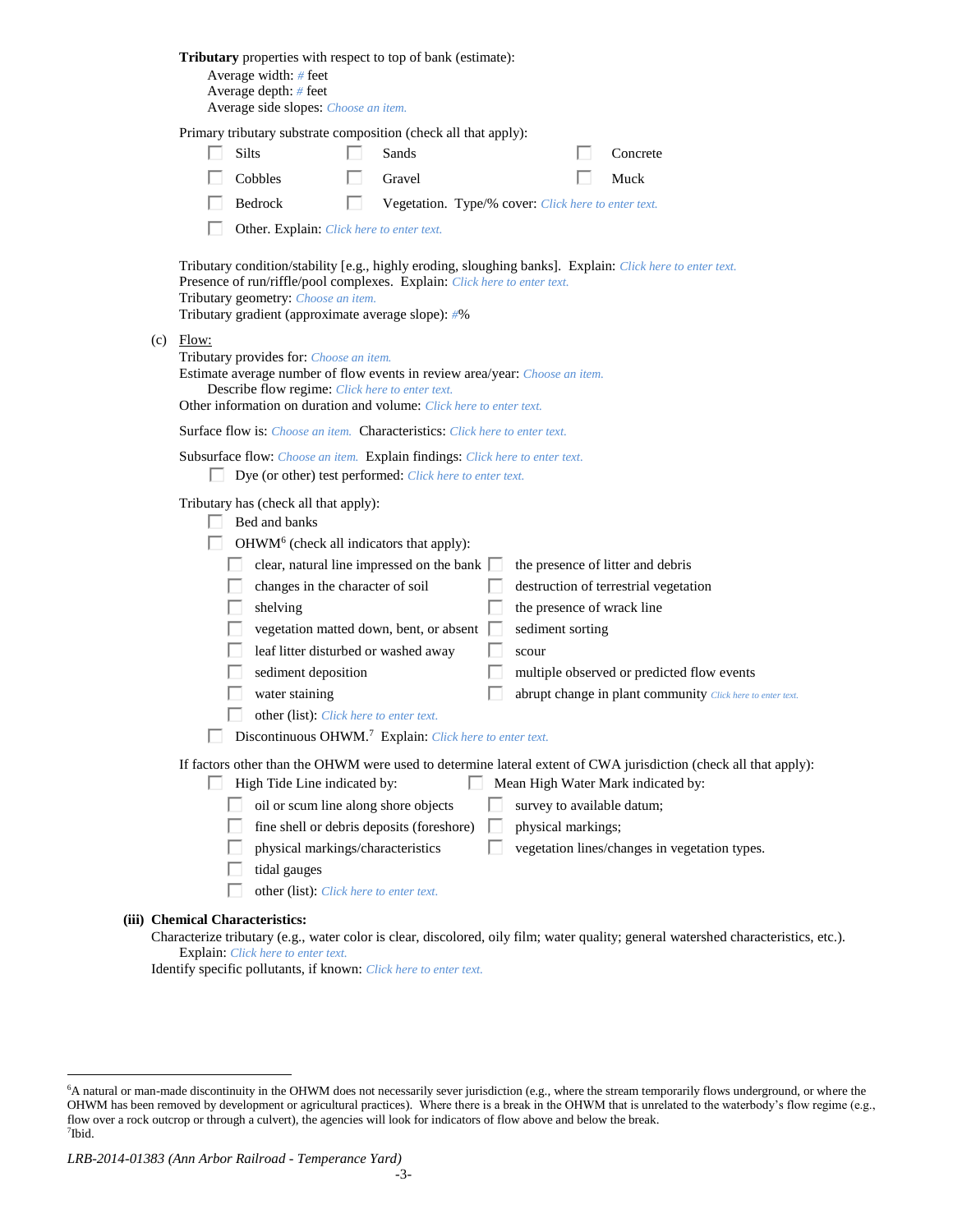## **(iv) Biological Characteristics. Channel supports (check all that apply):**

- Riparian corridor. Characteristics (type, average width): *Click here to enter text.*
- Wetland fringe. Characteristics: *Click here to enter text.*
- $\Box$  Habitat for:
	- Federally Listed species. Explain findings: *Click here to enter text.*
	- Fish/spawn areas. Explain findings: *Click here to enter text.*
	- $\Box$ Other environmentally-sensitive species. Explain findings: *Click here to enter text.*
	- П Aquatic/wildlife diversity. Explain findings: *Click here to enter text.*

### **2. Characteristics of wetlands adjacent to non-TNW that flow directly or indirectly into TNW**

#### **(i) Physical Characteristics:**

- (a) General Wetland Characteristics: Properties: Wetland size: *#* acres Wetland type. Explain: *Click here to enter text.* Wetland quality. Explain: *Click here to enter text.* Project wetlands cross or serve as state boundaries. Explain: *Click here to enter text.*
- (b) General Flow Relationship with Non-TNW:
	- Flow is: *Choose an item.* Explain: *Click here to enter text.*

Surface flow is: *Choose an item.* Characteristics: *Click here to enter text.*

Subsurface flow: *Choose an item.* Explain findings: *Click here to enter text.*

Dye (or other) test performed: *Click here to enter text.*

# (c) Wetland Adjacency Determination with Non-TNW:

- П Directly abutting
- Г. Not directly abutting
	- П. Discrete wetland hydrologic connection. Explain: *Click here to enter text.*
	- П. Ecological connection. Explain: *Click here to enter text.*
	- П. Separated by berm/barrier. Explain: *Click here to enter text.*
- (d) Proximity (Relationship) to TNW

Project wetlands are *Choose an item.* river miles from TNW. Project waters are *Choose an item.* aerial (straight) miles from TNW. Flow is from: *Choose an item.* Estimate approximate location of wetland as within the *Choose an item.* floodplain.

#### **(ii) Chemical Characteristics:**

Characterize wetland system (e.g., water color is clear, brown, oil film on surface; water quality; general watershed characteristics; etc.). Explain: *Click here to enter text.*

Identify specific pollutants, if known: *Click here to enter text.*

#### **(iii) Biological Characteristics. Wetland supports (check all that apply):**

- Riparian buffer. Characteristics (type, average width): *Click here to enter text.*
	- Vegetation type/percent cover. Explain: *Click here to enter text.*
	- Habitat for:
	- Federally Listed species. Explain findings: *Click here to enter text*.
	- Fish/spawn areas. Explain findings: *Click here to enter text.*
	- Other environmentally-sensitive species. Explain findings: *Click here to enter text.*
	- $\Box$ Aquatic/wildlife diversity. Explain findings: *Click here to enter text.*

## **3. Characteristics of all wetlands adjacent to the tributary (if any)**

All wetland(s) being considered in the cumulative analysis: *Choose an item.* Approximately (*#*) acres in total are being considered in the cumulative analysis.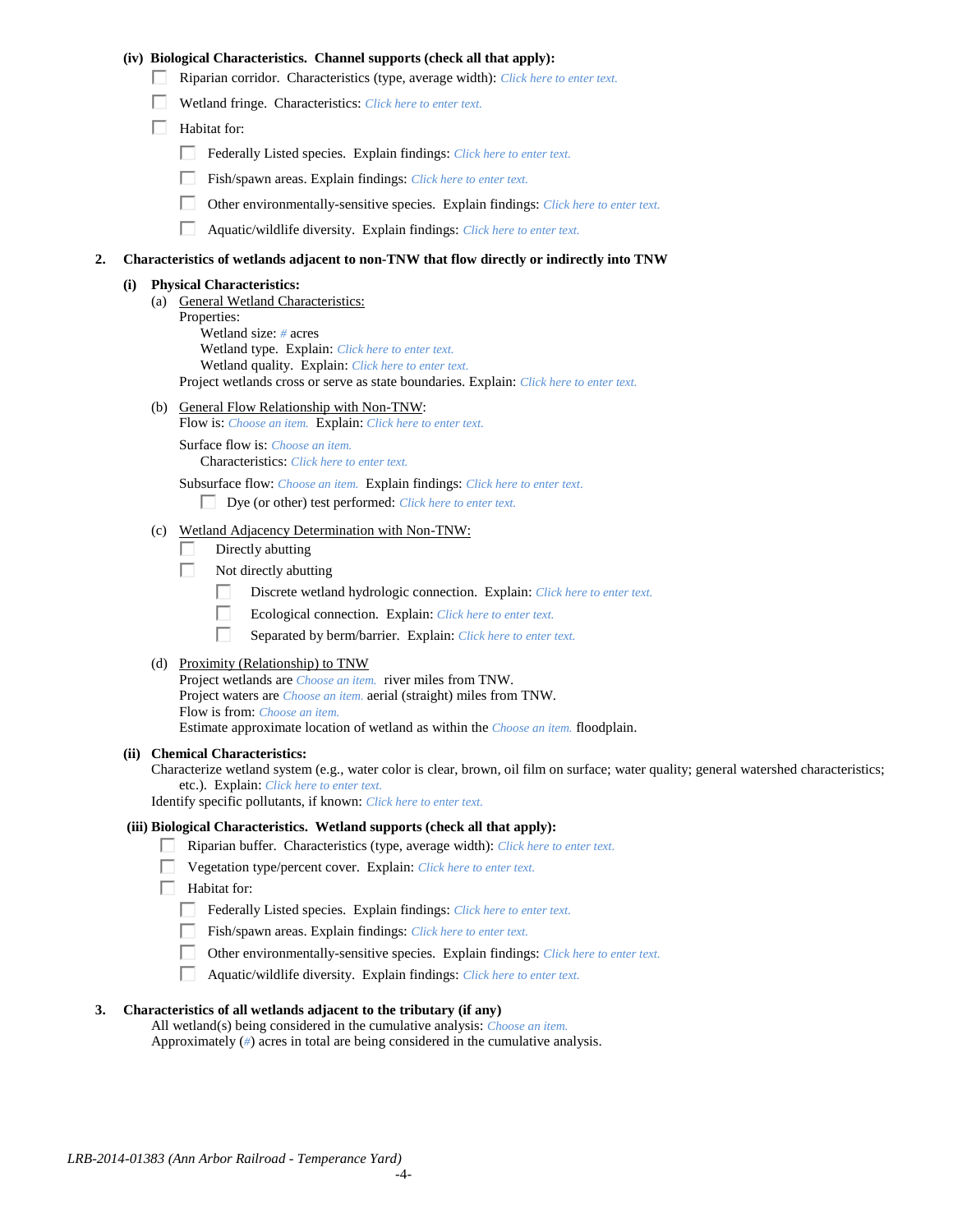For each wetland, specify the following:

| Directly abuts? $(Y/N)$ | Size (in acres) | Directly abuts? $(Y/N)$ | Size (in acres) |
|-------------------------|-----------------|-------------------------|-----------------|
|                         |                 |                         |                 |
| Y/N.                    |                 | Y/N                     |                 |
| Y/N                     |                 | Y/N                     |                 |
|                         |                 | Y/N                     |                 |

Summarize overall biological, chemical and physical functions being performed: *Click here to enter text.*

# **C. SIGNIFICANT NEXUS DETERMINATION**

**A significant nexus analysis will assess the flow characteristics and functions of the tributary itself and the functions performed by any wetlands adjacent to the tributary to determine if they significantly affect the chemical, physical, and biological integrity of a TNW. For each of the following situations, a significant nexus exists if the tributary, in combination with all of its adjacent wetlands, has more than a speculative or insubstantial effect on the chemical, physical and/or biological integrity of a TNW. Considerations when evaluating significant nexus include, but are not limited to the volume, duration, and frequency of the flow of water in the tributary and its proximity to a TNW, and the functions performed by the tributary and all its adjacent wetlands. It is not appropriate to determine significant nexus based solely on any specific threshold of distance (e.g. between a tributary and its adjacent wetland or between a tributary and the TNW). Similarly, the fact an adjacent wetland lies within or outside of a floodplain is not solely determinative of significant nexus.** 

#### **Draw connections between the features documented and the effects on the TNW, as identified in the** *Rapanos* **Guidance and discussed in the Instructional Guidebook. Factors to consider include, for example:**

- Does the tributary, in combination with its adjacent wetlands (if any), have the capacity to carry pollutants or flood waters to TNWs, or to reduce the amount of pollutants or flood waters reaching a TNW?
- Does the tributary, in combination with its adjacent wetlands (if any), provide habitat and lifecycle support functions for fish and other species, such as feeding, nesting, spawning, or rearing young for species that are present in the TNW?
- Does the tributary, in combination with its adjacent wetlands (if any), have the capacity to transfer nutrients and organic carbon that support downstream foodwebs?
- Does the tributary, in combination with its adjacent wetlands (if any), have other relationships to the physical, chemical, or biological integrity of the TNW?

## *Note: the above list of considerations is not inclusive and other functions observed or known to occur should be documented below:*

- **1. Significant nexus findings for non-RPW that has no adjacent wetlands and flows directly or indirectly into TNWs.** Explain findings of presence or absence of significant nexus below, based on the tributary itself, then go to Section III.D: *Click here to enter text.*
- **2. Significant nexus findings for non-RPW and its adjacent wetlands, where the non-RPW flows directly or indirectly into TNWs.**  Explain findings of presence or absence of significant nexus below, based on the tributary in combination with all of its adjacent wetlands, then go to Section III.D: *Click here to enter text.*
- **3. Significant nexus findings for wetlands adjacent to an RPW but that do not directly abut the RPW.** Explain findings of presence or absence of significant nexus below, based on the tributary in combination with all of its adjacent wetlands, then go to Section III.D: *Click here to enter text.*

# **D. DETERMINATIONS OF JURISDICTIONAL FINDINGS. THE SUBJECT WATERS/WETLANDS ARE (CHECK ALL THAT APPLY):**

- **1. TNWs and Adjacent Wetlands.** Check all that apply and provide size estimates in review area:
	- TNWs: *#* linear feet *#* width (ft), Or, *#* acres.
	- $\Box$ Wetlands adjacent to TNWs: *#* acres.

# **2. RPWs that flow directly or indirectly into TNWs.**

- $\nabla$  Tributaries of TNWs where tributaries typically flow year-round are jurisdictional. Provide data and rationale indicating that tributary is perennial: Silver Creek is a perennial RPW that is jurisdictional by default.
- Tributaries of TNW where tributaries have continuous flow "seasonally" (e.g., typically three months each year) are jurisdictional. Data supporting this conclusion is provided at Section III.B. Provide rationale indicating that tributary flows seasonally: *Click here to enter text.*.

Provide estimates for jurisdictional waters in the review area (check all that apply):

- Tributary waters: *#* linear feet *#* width (ft).
- Other non-wetland waters: *#* acres.

Identify type(s) of waters: *Click here to enter text.*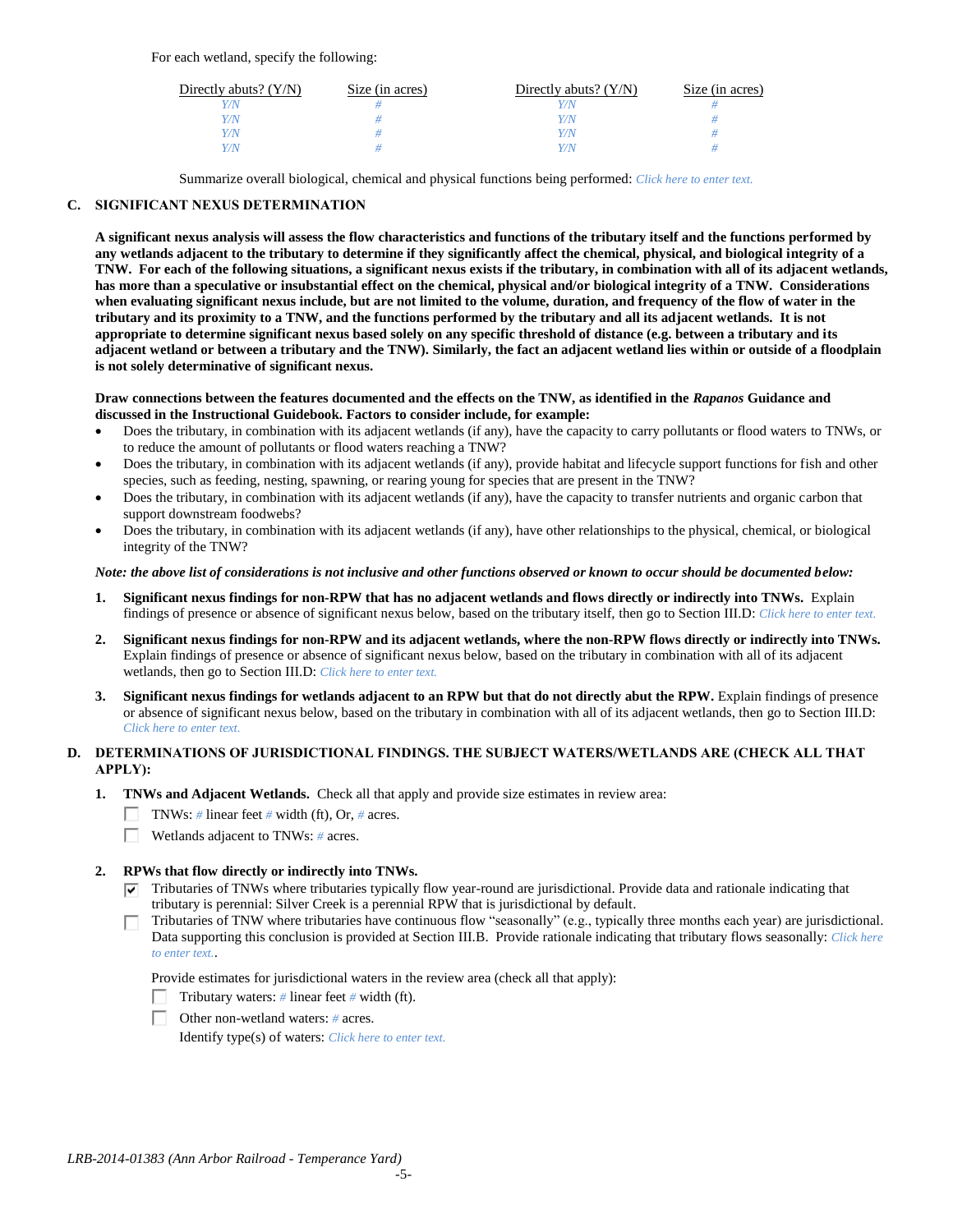## **3. Non-RPWs<sup>8</sup> that flow directly or indirectly into TNWs.**

Waterbody that is not a TNW or an RPW, but flows directly or indirectly into a TNW, and it has a significant nexus with a Г. TNW is jurisdictional. Data supporting this conclusion is provided at Section III.C.

Provide estimates for jurisdictional waters within the review area (check all that apply):

- Tributary waters: *#* linear feet *#* width (ft).  $\mathbf{I}$
- Other non-wetland waters: *#* acres.
	- Identify type(s) of waters: *Click here to enter text.*

## **4. Wetlands directly abutting an RPW that flow directly or indirectly into TNWs.**

- $\triangledown$  Wetlands directly abut RPW and thus are jurisdictional as adjacent wetlands.
	- $\triangledown$  Wetlands directly abutting an RPW where tributaries typically flow year-round. Provide data and rationale indicating that tributary is perennial in Section III.D.2, above. Provide rationale indicating that wetland is directly abutting an RPW: Wetland A is contiguous with Silver Creek a perennial RPW

Wetlands directly abutting an RPW where tributaries typically flow "seasonally." Provide data indicating that tributary is seasonal in Section III.B and rationale in Section III.D.2, above. Provide rationale indicating that wetland is directly abutting an RPW: *Click here to enter text.*

Provide acreage estimates for jurisdictional wetlands in the review area: *#* acres.

## **5. Wetlands adjacent to but not directly abutting an RPW that flow directly or indirectly into TNWs.**

Wetlands that do not directly abut an RPW, but when considered in combination with the tributary to which they are  $\mathbf{L}$ adjacent and with similarly situated adjacent wetlands, have a significant nexus with a TNW are jurisidictional. Data supporting this conclusion is provided at Section III.C.

Provide acreage estimates for jurisdictional wetlands in the review area: *#* acres.

#### **6. Wetlands adjacent to non-RPWs that flow directly or indirectly into TNWs.**

Wetlands adjacent to such waters, and have when considered in combination with the tributary to which they are adjacent П and with similarly situated adjacent wetlands, have a significant nexus with a TNW are jurisdictional. Data supporting this conclusion is provided at Section III.C.

Provide estimates for jurisdictional wetlands in the review area: *#* acres.

## **7. Impoundments of jurisdictional waters. 9**

As a general rule, the impoundment of a jurisdictional tributary remains jurisdictional.

- п Demonstrate that impoundment was created from "waters of the U.S.," or
- Demonstrate that water meets the criteria for one of the categories presented above (1-6), or
- Г Demonstrate that water is isolated with a nexus to commerce (see E below).

## **E. ISOLATED [INTERSTATE OR INTRA-STATE] WATERS, INCLUDING ISOLATED WETLANDS, THE USE, DEGRADATION OR DESTRUCTION OF WHICH COULD AFFECT INTERSTATE COMMERCE, INCLUDING ANY SUCH WATERS (CHECK ALL THAT APPLY):<sup>10</sup>**

- П. which are or could be used by interstate or foreign travelers for recreational or other purposes.
- from which fish or shellfish are or could be taken and sold in interstate or foreign commerce. П.
- П. which are or could be used for industrial purposes by industries in interstate commerce.
- П. Interstate isolated waters.Explain: *Click here to enter text.*
- п Other factors.Explain: *Click here to enter text.*

#### **Identify water body and summarize rationale supporting determination:** *Click here to enter text.*

Provide estimates for jurisdictional waters in the review area (check all that apply):

- Tributary waters:  $\#$  linear feet  $\#$  width (ft).
- Other non-wetland waters: *#* acres.

Identify type(s) of waters: *Click here to enter text.*

Wetlands: *#* acres.

 $\overline{a}$ <sup>8</sup>See Footnote # 3.

<sup>&</sup>lt;sup>9</sup> To complete the analysis refer to the key in Section III.D.6 of the Instructional Guidebook.

<sup>&</sup>lt;sup>10</sup> Prior to asserting or declining CWA jurisdiction based solely on this category, Corps Districts will elevate the action to Corps and EPA HQ for review consistent with the process described in the Corps/EPA *Memorandum Regarding CWA Act Jurisdiction Following Rapanos.*